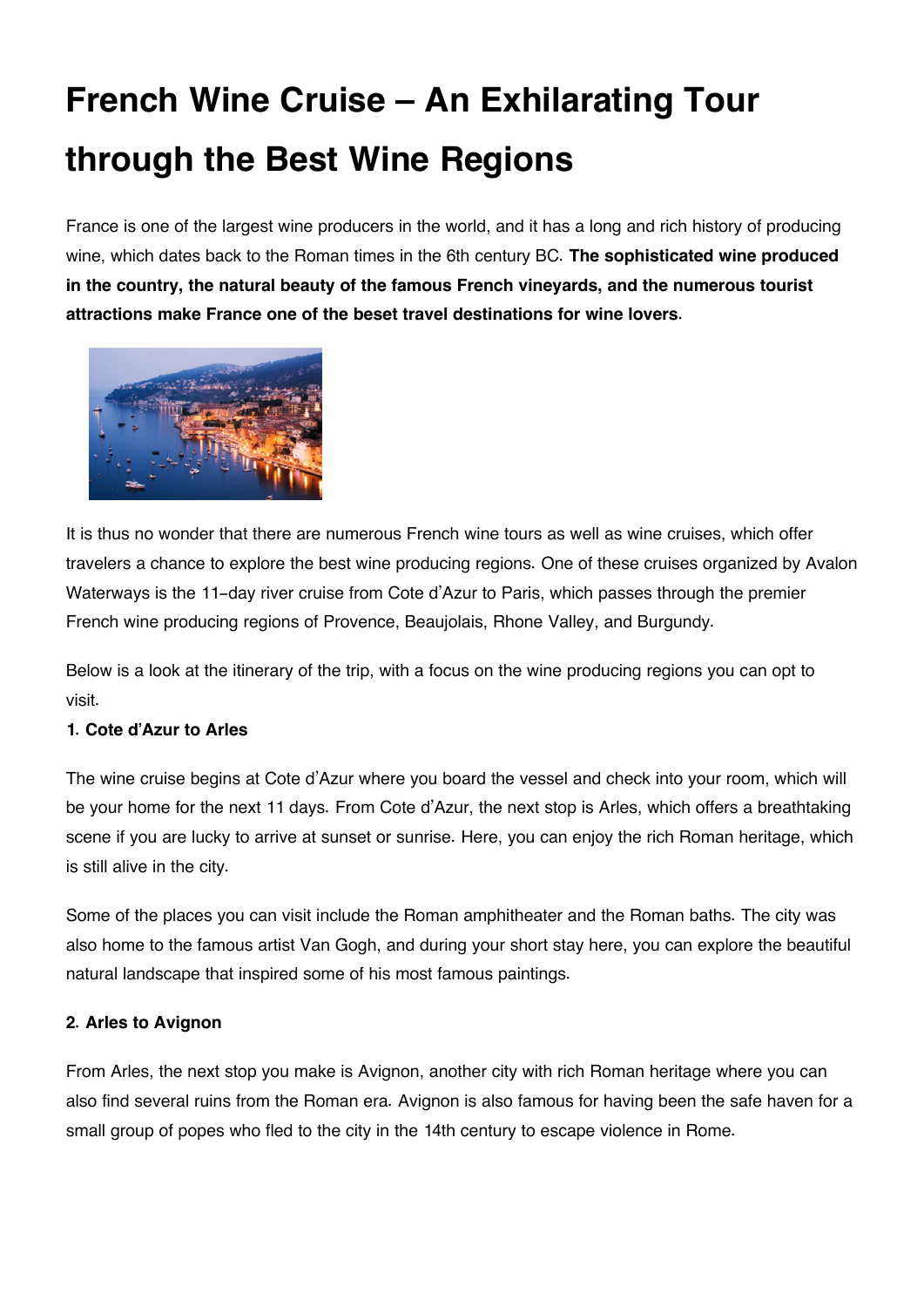

However, they refused to come back to Rome even after calm returned, having already fallen in love with the local wine produced in the region. While in Avignon, you can visit the Chateauneuf-du-Pape, medieval castle located in the famous wine producing commune that lies about 12 kilometers to the north of the city. The castle overlooks several vineyards in the village, which flourish with grapevines that are used to produce red wine.

## **3. Avignon to Lyon**

From Avignon, the wine cruise takes you to Lyon, another famous wine producing region that is found in the northern Rhone area. Here, you will get a chance to visit the Hermitage, one of the most famous wine appellations in France, which is considered to be the home of Syrah (Shiraz) grape that is used to produce red wine.

If you are lucky, you will get a chance to taste the sophisticate wine produced in some of the wineries. However, there are also several shops in the city, where you can buy a bottle, and some of them even offer free sampling.

#### **4. Lyon to Macon**

From Lyon, the next stop on the wine cruise is Macon, from where you can sign up for a wine tour to the nearby town of Chardonnay, about 30 minutes away from the city. **Here you will find several vineyards booming with the famous Chardonnay grapes, which are used to make the white wine.** The grapes originated from this town.



The landscape of the town is beautiful, and the rows of the green grapevines only make it more breathtaking. While in Macon, you can also visit Chateau de Pierreclos, a medieval castle with a wine cellar where you can find and taste different varieties of wines produced in the region.

#### **5. Macon to Beaune**